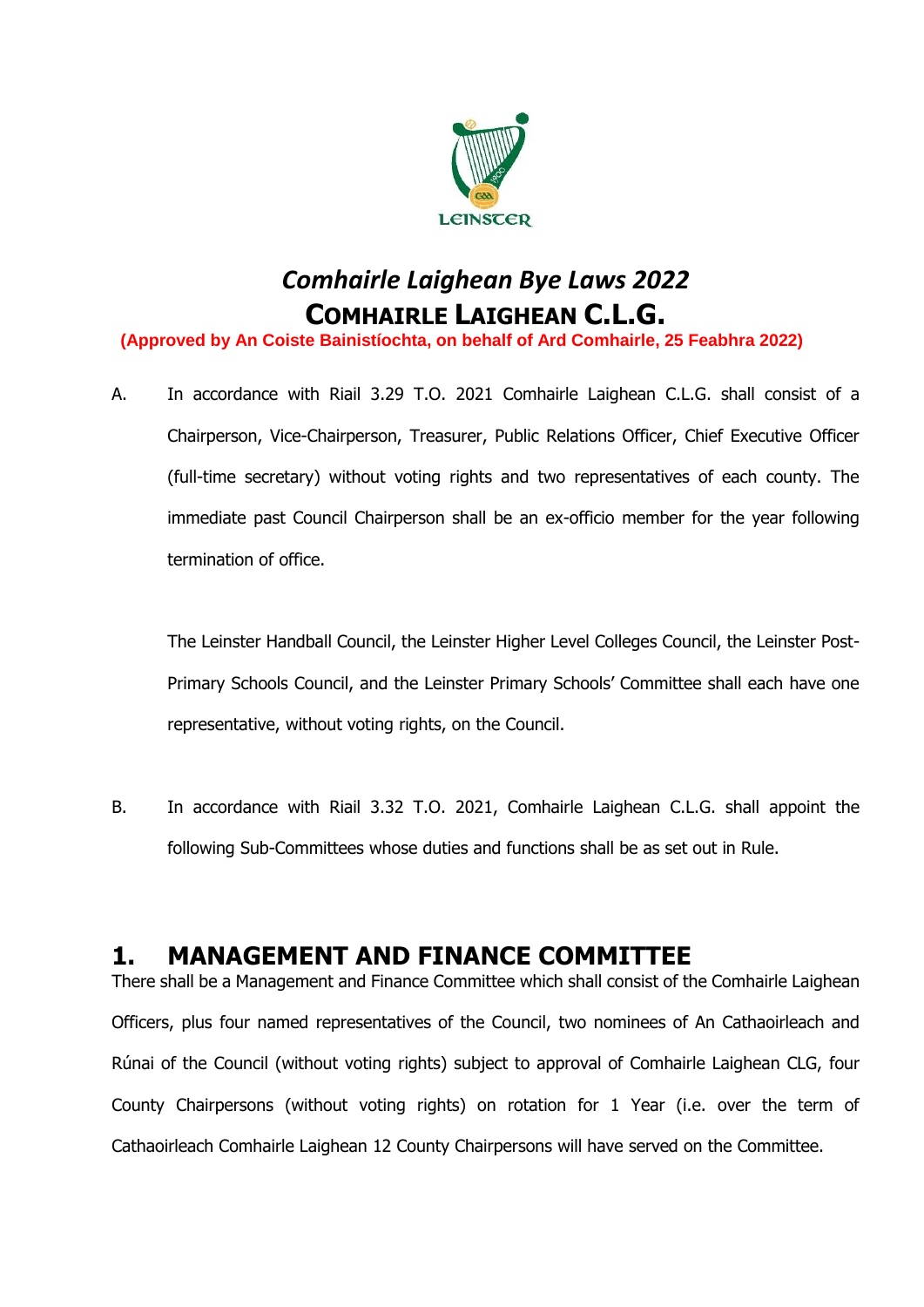Quorum: The quorum shall be one quarter and not fewer than three of the members entitled to attend and with voting rights.

#### **2. COMPETITIONS CONTROL COMMITTEE**

There shall be a Competitions Control Committee which shall consist of the Cathaoirleach, Chief Executive Officer (without voting rights) the Leas Cathaoirleach, Treasurer, P.R.O., six named representatives from the counties on Comhairle Laighean C.L.G. (not represented on the Hearings Committee), 1 named representative of the Post Primary Schools and 1 named representative of Third Level Colleges.

- (a) It shall have the authority to delegate appoint Sub-Committee(s) whose membership does not necessarily come from the members of C.C.C. to be responsible for the Management of Provincial Inter Club & Inter County activities other than Inter Club and Inter County Championships other than disciplinary matters which remain the responsibility of C.C.C..
- (b) The Competitions Control Committee shall appoint a workgroup to appoint Referees and Match Officials as required for Competitions within the jurisdiction of Comhairle Laighean C.L.G. as provided for in Riail 3.30 T.O. 2019 and shall report as required to the Competitions Control Committee. The workgroup shall consist of an Officer (who shall act as Chairperson) two other voting members of the Competitions Control Committee and the Provincial Referees Administrator and a maximum of two other members.

### **3. HEARINGS COMMITTEE**

There shall be a Hearings Committee which shall consist of a Chairperson and Secretary, and three other named members appointed by Comhairle Laighean C.L.G., six named representatives from the counties on Comhairle Laighean C.L.G. (not represented on the C.C.C.) and the Chief Executive Officer (full-time secretary) whose only function shall be to act as a non-voting secretary to the Hearings Committee when dealing with Appeals. It shall consist of at least three members for any hearing.

(a) It shall adjudicate on all disciplinary matters where a hearing is prescribed and requested relating to the Enforcement of Rules arising from games under the control and jurisdiction of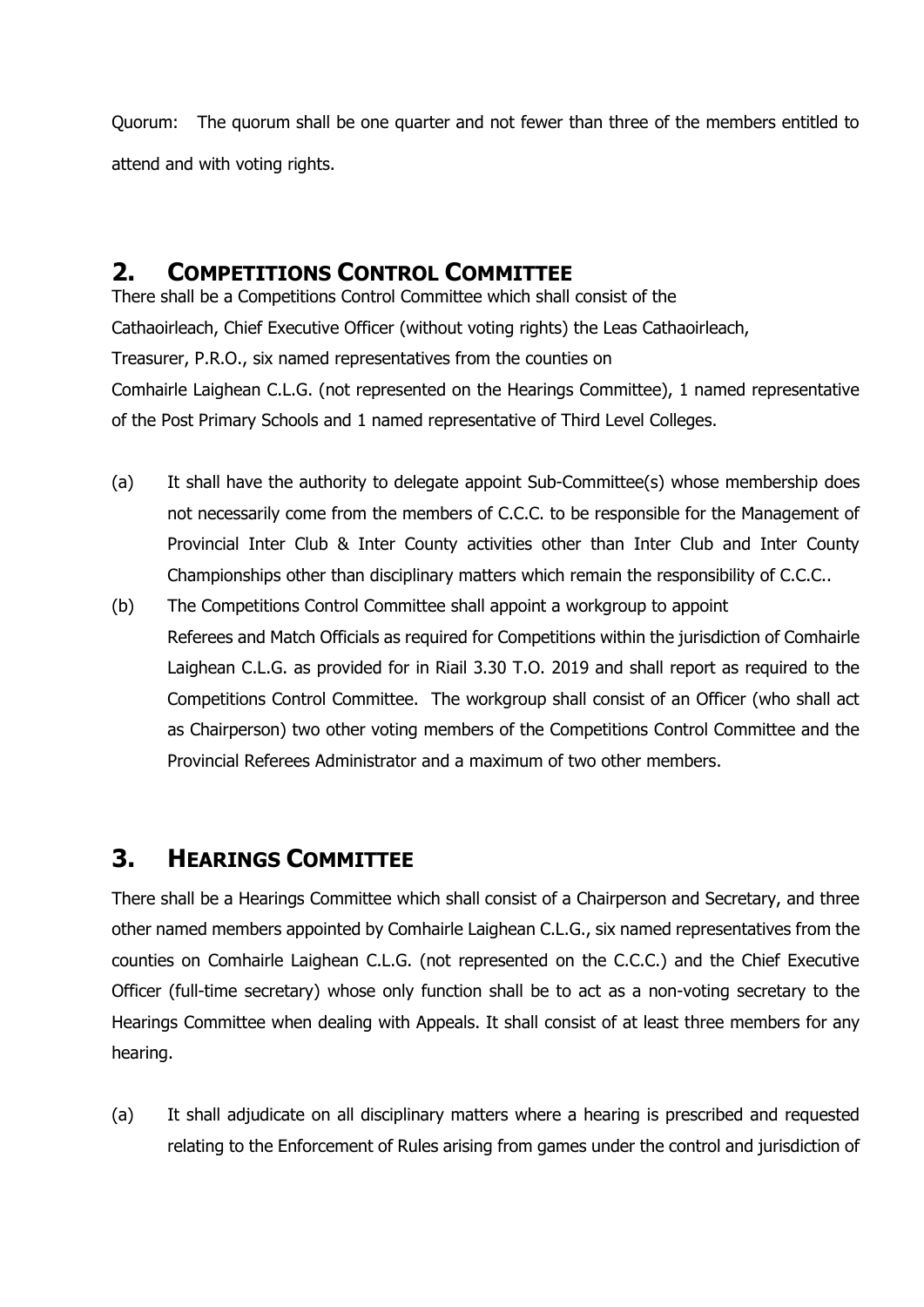Comhairle Laighean C.L.G. and on reports arising from the Provincial Competitions Control Committee or its Sub-Committee.

- (b) The Vice Chairperson of Comhairle Laighean may nominate an extra member to be added to the Hearings Committee during the year prior to the election of the following Chairperson. The appointee should be the Vice Chairperson's proposed nomination as Chairperson of the Hearings Committee during his/her term as Chairperson of Comhairle Laighean. This appointment shall be approved by Comhairle Laighean C.L.G.
- (c) Whereas provided for in Rule 7.14 T.O. 2021 a newly Constituted Hearings Committee is required for a re-hearing or re-processing of a case the Cathaoirleach, Comhairle Laighean, may recommend for appointment by the Management and Finance Committee temporary members for the Hearings Committee and such temporary members do not have to be members of Comhairle Laighean.

#### **4. COACHING AND GAMES DEVELOPMENT COMMITTEE**

There shall be a Coaching and Games Development Committee whose named members are appointed by Comhairle Laighean on the recommendation of Leinster Management and Finance Committee.

It shall be responsible for monitoring and evaluating County Performance in Games Development

# **5. Publication Relations/Marketing Committee**

There shall be a Commercial & Communications Committee, whose members are appointed by Comhairle Laighean on the recommendation of Leinster Management and Finance Committee. It shall be responsible for the development and implementation of all Marketing and Public Relations Strategies and advise Comhairle Laighean on these and related matters. It shall assist County PRO's and where necessary provide adequate training and support. It shall report to the Management and Finance Committee.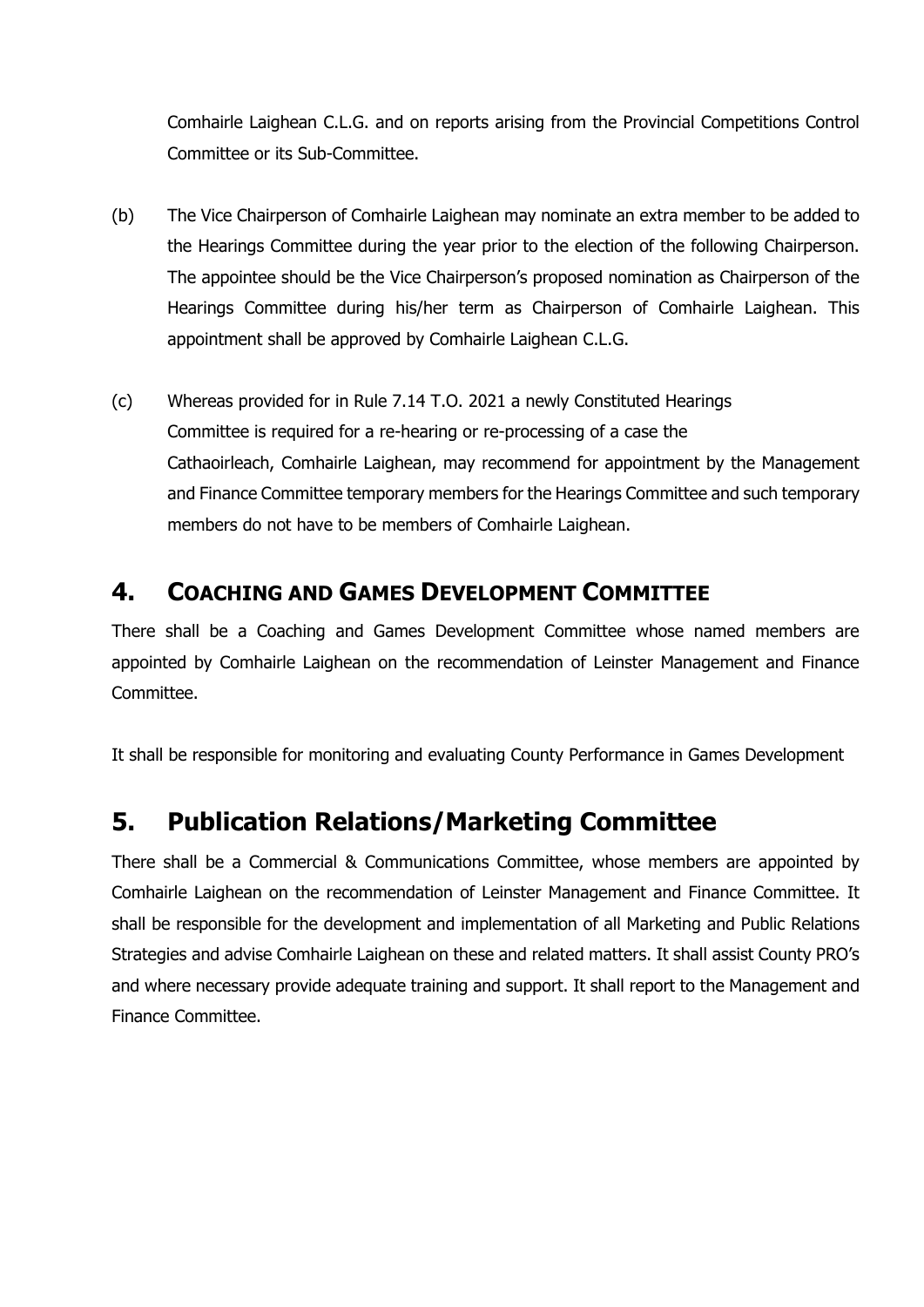### **6. CULTURE & COMMUNITY COMMITTEE**

There shall be a Culture & Community Committee, the Executive of which shall consist of a Chairperson who shall be appointed by Comhairle Laighean; two Scór representatives and two Coiste Gaelige Laighean representatives.

### **7. COMHAIRLE IARBHUNSCOILEANNA LAIGHEAN**

There shall be a Post-Primary Schools Sub-Committee known as Comhairle Iarbhunscoileanna Laighean which consists of

- Chairperson appointed by Comhairle Laighean
- Secretary who shall be the Provincial Post Primary Schools Officer.
- Named Representative on Comhairle Laighean.
- Named Representative from each County Post-Primary Committee.
- Provincial Schools Servicing Officers.

The Council Committee has the authority to add other personnel when deemed appropriate.

The Committee shall appoint a Competitions Control Committee which shall be responsible for all arrangements and control of games under the jurisdiction of the Post-Primary Schools Committee and matters arising from same, other than those functions reserved to the Provincial Hearings Committee, the Central Competitions Control Committee, the Central Referees' Appointments Committee and the Central Hearings Committee.

Quorum – 3 members.

CCC shall hear objections and Counter Objections arising from and games under its control.

It shall investigate and process matters relating to the Enforcement of Rules and Match Regulations, other than those functions reserved to the Committees (dealing with disciplinary matters) stated above.

**Disciplinary Matters (games related)** – where a hearing is requested – shall be referred to the Leinster Hearings Committee.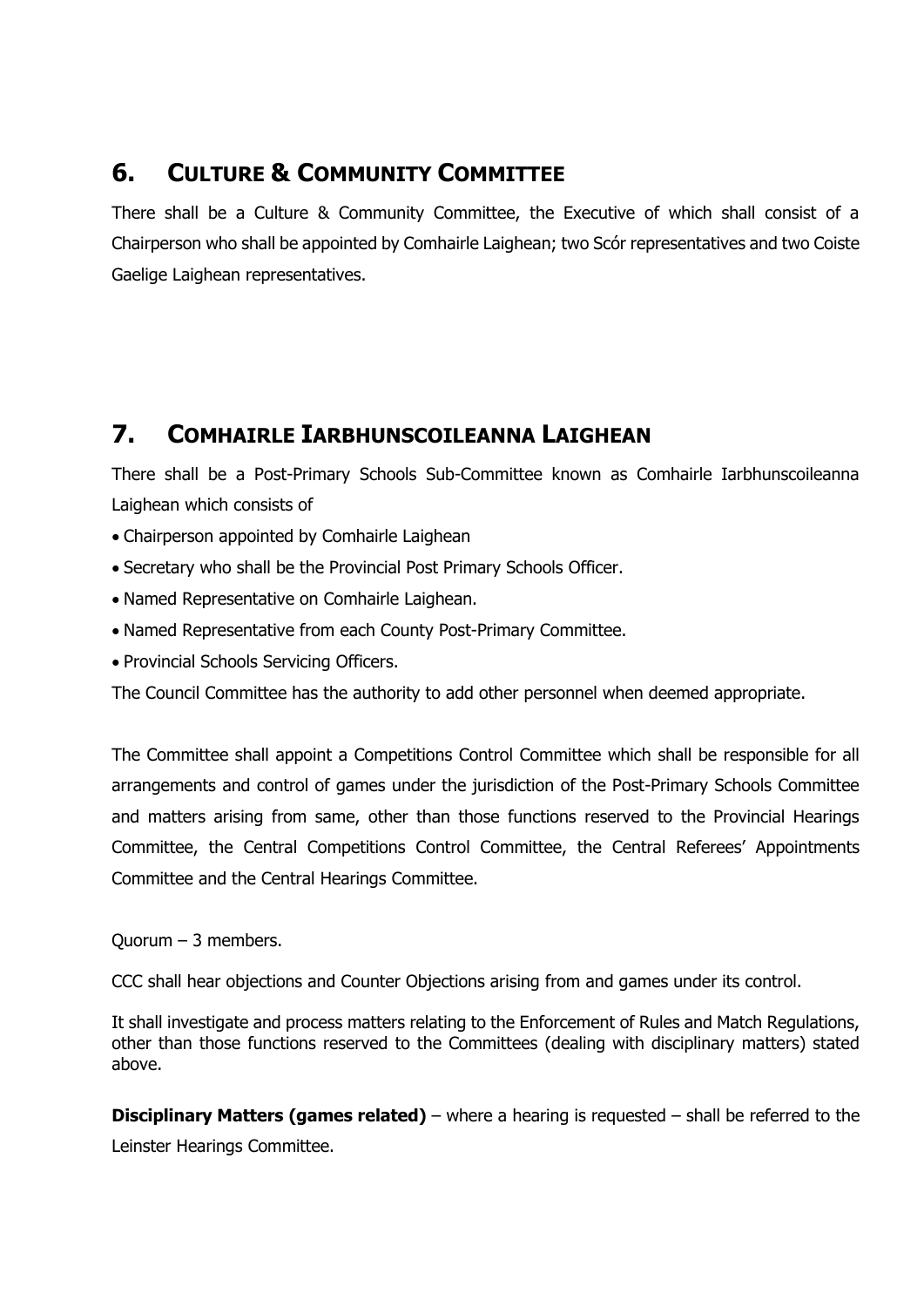CCC may appoint work groups to deal with delegated matters/activities i.e. Additional Competitions.

CCC, together with Provincial Coaching and Games Development Committee, shall be responsible for organising (a) Games Programmes for Post-Primary Schools in Leinster (b) Promotion of Development of Gaelic Games in Post-Primary Schools (c) Accepting Affiliations from School Year to School Year (d) Grading and Re-grading

The Committee shall report to Coaching & Games Development Committee.

#### **8. REFEREES ADMINISTRATION COMMITTEE**

There shall be a Referees Administration Committee which shall consist of the Provincial Referees Administrator (who shall act as Chairperson) and the Referees' Administrators of the twelve Counties in the Province.

The Secretary of this Committee may be one of the County Referees' Administrators or an additional person appointed by Comhairle Laighean C.L.G.

#### **9. PLANNING & PHYSICAL DEVELOPMENT COMMITTEE**

There shall be a Leinster Infrastructure Safety and Insurance Committee whose members are appointed by Comhairle Laighean on the recommendation of Leinster Management and Finance Committee.

#### **10. AUDIT AND RISK COMMITTEE**

It shall support the Treasurer, the Management Committee and the Finance Committee in all financial and risk related matters. It shall be responsible for the promotion and monitoring of good governance standards and risk management practices by the Provincial Council. It shall consist of no more than five members including a Chairperson nominated by the Management Committee and approved by the Central Audit and Risk Committee and up to four other members nominated by the Management Committee. Neither the Treasurer nor the Finance Director, if applicable, shall be members. The Committee shall provide reports to the Central Audit and Risk Committee when requested and at least once per year.